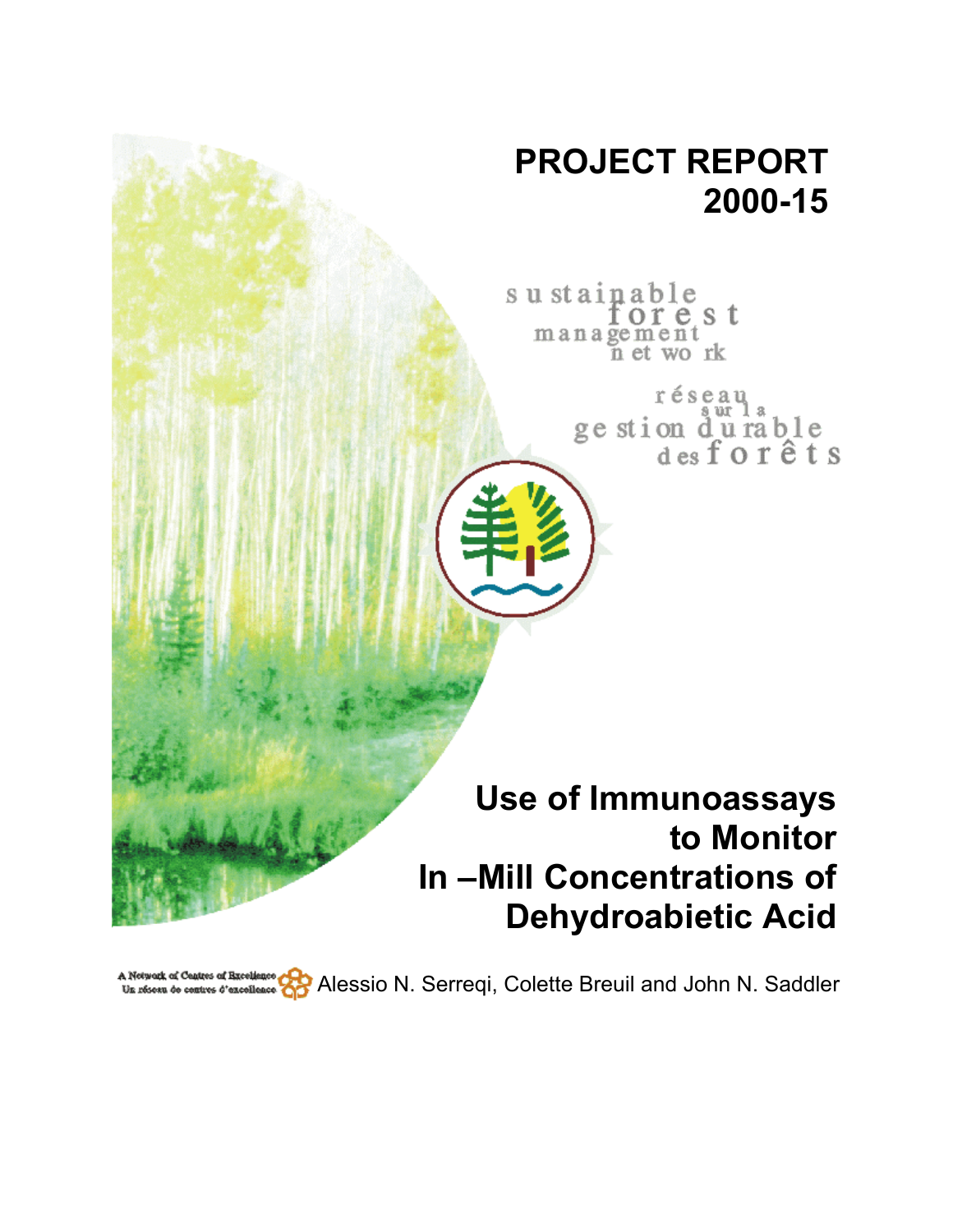For copies of this or other SFM publications contact:

Sustainable Forest Management Network G208 Biological Sciences Building University of Alberta Edmonton, Alberta, T6G 2E9 Ph: (780) 492 6659 Fax: (780) 492 8160 http://www.ualberta.ca/sfm/

ISBN 1-55261-075-6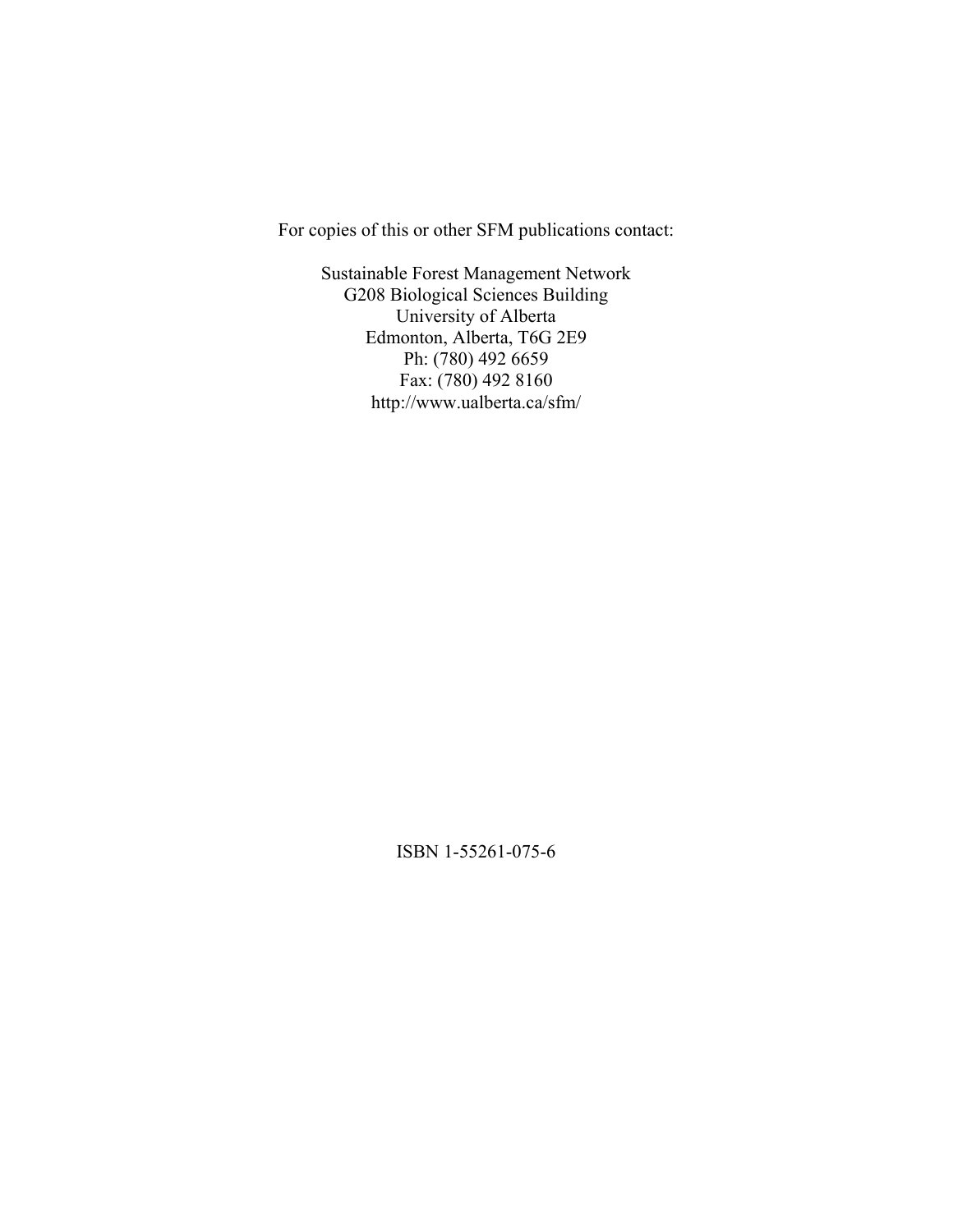# **Use of Immunoassays to Monitor In –Mill Concentrations of Dehydroabietic Acid**

SFM Network Project: Use of Immunoassays to Monitor In –Mill and Waster Water Concentrations of Hydrophobic Organic Material

by

**Alessio N. Serreqi, Colette Breuil and John N. Saddler**  Chair of Forest Products Biotechnology, Department of Wood Science, Faculty of Forestry, University of British Columbia, Vancouver, British Columbia, Canada, V6T 1Z4

July 2000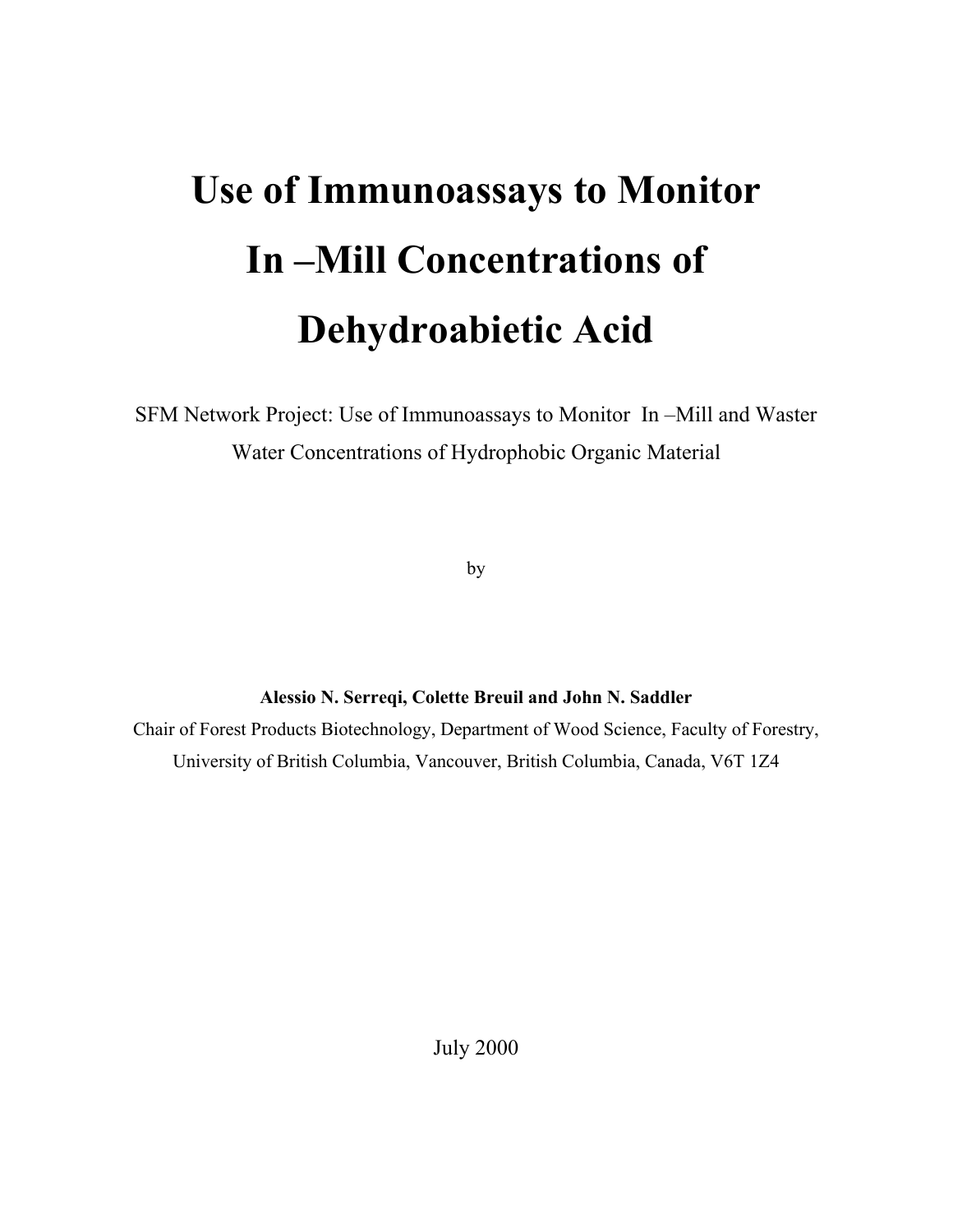#### **ABSTRACT**

The pulp and paper industry is moving towards mill closure for environmental and economic reasons. As mill waters are recycled, extractives concentrations are expected to increase significantly and methods to monitor their levels will be needed. One class of extractives of concern is the resin acids because of their toxic nature and detrimental effects to pulp and paper making processes. A simple, accurate, fast, reliable analytical method will be necessary to monitor resin acid levels throughout pulp mill process waters. An enzyme-linked immunosorbent assay (ELISA) for dehydroabietic acid (DHA), a resin acid from the abietane class, was developed using polyclonal antibodies raised in rabbits. These antibodies were very sensitive for DHA, with an IC<sub>50</sub> of  $7 \pm 2$  ng/mL (ppb). Characterization of the antibodies revealed cross-reactivity with the abietanes; abietic and palustric acid by 54% and 30%, respectively. The effect on the antibodies of other extractives such as fatty acids, fatty alcohols, mono-, di-, and triglycerides, sterols, steryl esters and waxes, present in process waters was also tested and determined to be minimal. Direct analyses of resin acid-free process water samples spiked with known amounts of DHA, however, revealed that components present in the samples interfered with the ELISA. Therefore, a simple solid phase extraction (SPE) pretreatment on an aminopropyl column was developed to remove the interfering components. Recoveries of DHA spiked process water samples after the SPE pretreatments were determined by ELISA and HPLC to be essentially 100%. However, the high variability of the ELISA results along with the observed cross-reactivities with other resin acids make it better suited as a screening method for high resin acid levels in pulp mill process waters.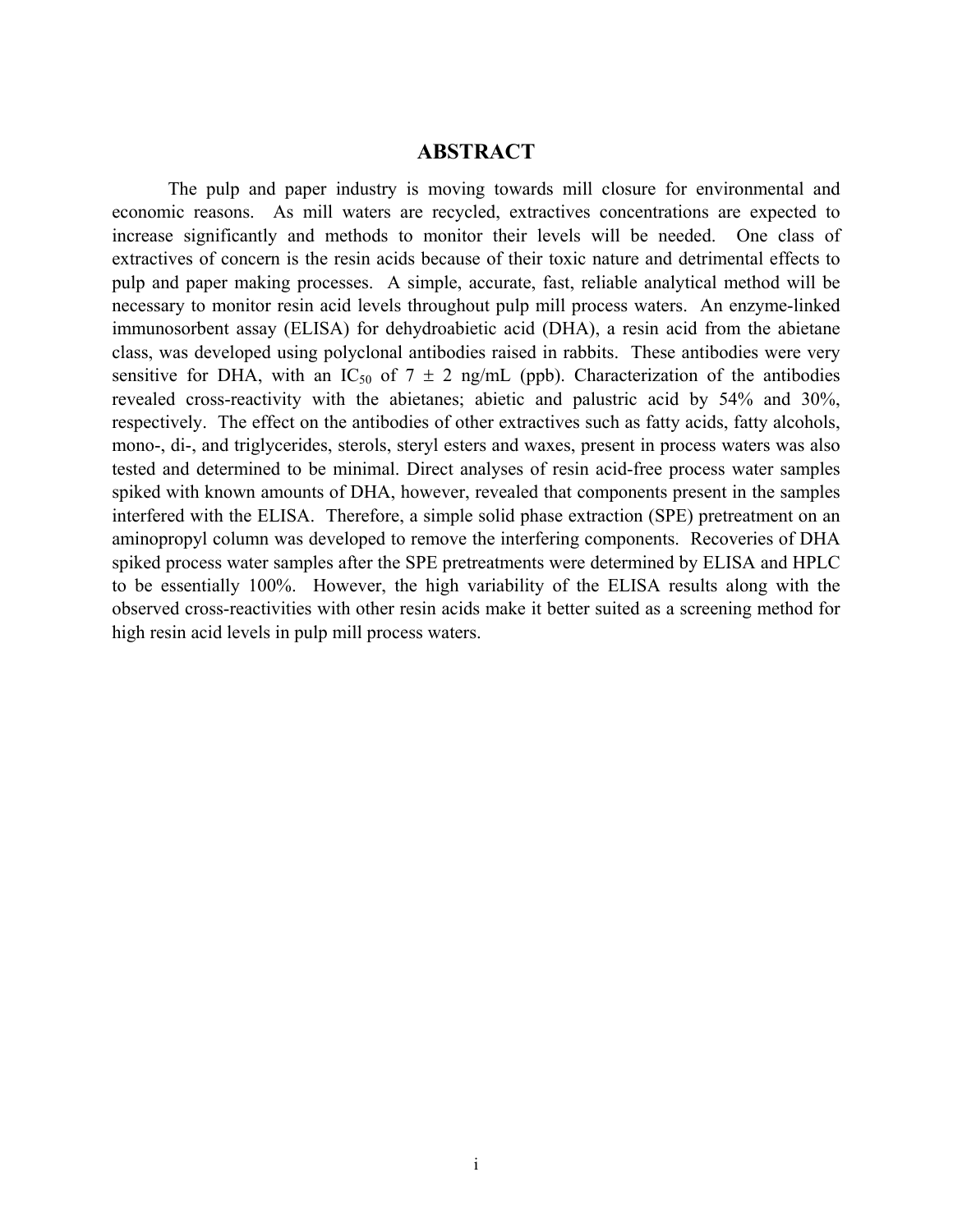# **ACKNOWLEDGEMENTS**

The authors would like to acknowledge the students who carried out most of the work in this study, Robert Leone, Hector Gamboa and Robert Arao. The success of this project is owed to these people and their efforts. Also thanks to Howe Sound Pulp and Paper and Millar Western for providing the pulp and paper process water samples used in this study. As well the authors are grateful to Dr Rodger Beatson for helpful discussions. Finally thanks to the Sustainable Forest Management Network for financial support.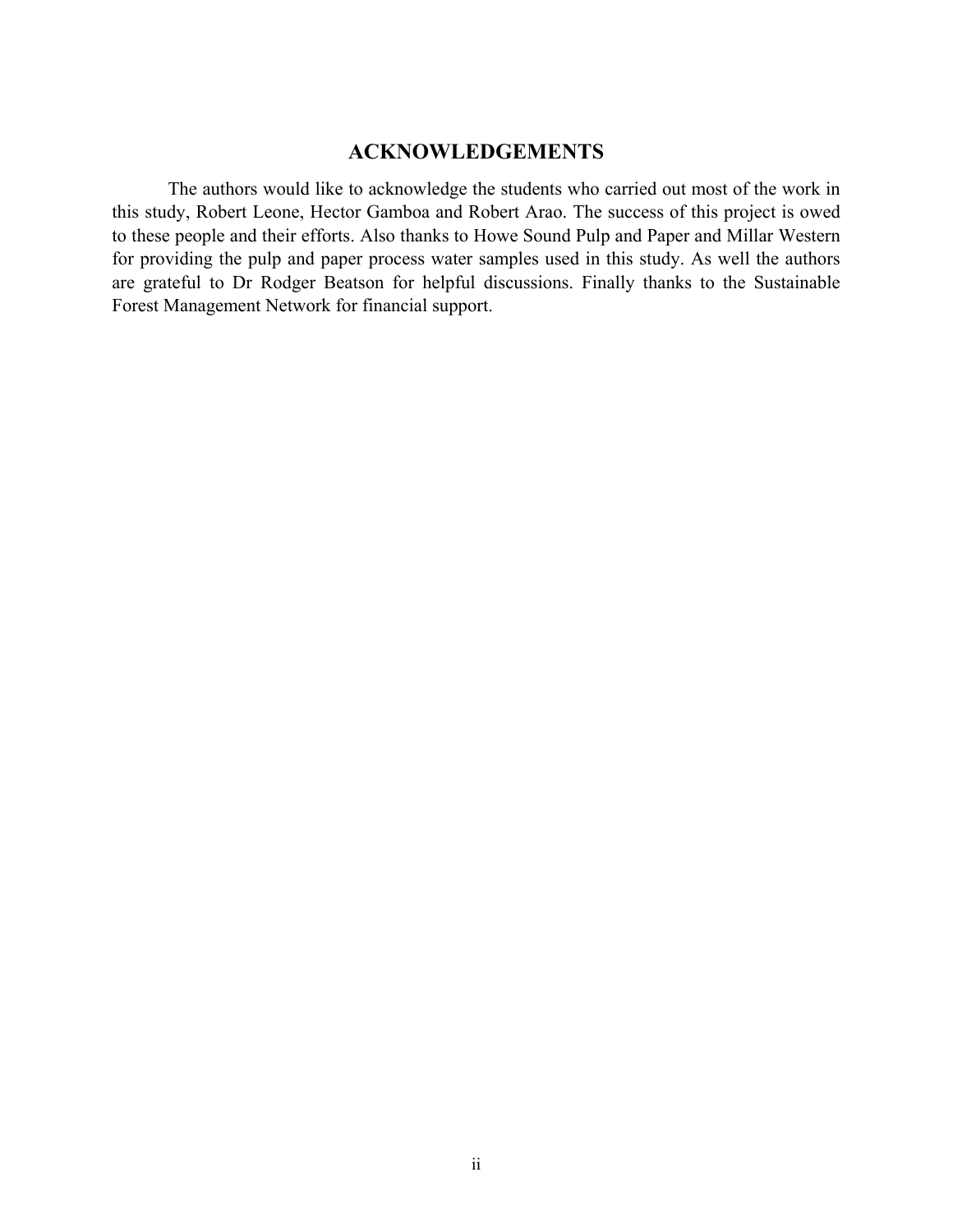## **INTRODUCTION**

Pulp and paper mills worldwide are moving towards water systems closure for economic and environmental reasons. Dissolved and colloidal substances (DCS) are known to be released from wood during mechanical pulping processes and accumulate in the white water system (Allen 1975). One consequence of closure is elevated level of DCS, therefore, mills will require increased management of their in-mill water systems to maintain productivity and product quality (Farlow 1996). The dissolved and colloidal substances are mostly composed of lipophilic extractives, lignins, polysaccharides and inorganic materials (Sjostrom 1990; Ekman, et al. 1990). High levels of lipophilic extractives are associated with pitch problems, which affect machine runnability and product quality in a pulp and paper mill.

Resin acids are a class of lipid extractives associated with pitch (LeRoux, et al. 1997). They also decrease water surface tension and wet-web strength thus slowing the paper making processes (Zhang, et al. 1999) and are toxic to aquatic life. Their  $96h$ -LC<sub>50</sub> to rainbow trout ranges from 0.2 to 1.7 mg/mL at neutral pH (McLeay and Associates Ltd. 1986), therefore, monitoring resin acid levels in process lines of mills moving toward water systems closure will become increasingly important. Pulp and paper mills using a softwood furnish release resin acids from wood chips into process waters regardless of the pulping method (McLeay and Associates Ltd. 1986). The eight most common resin acids found in Canadian softwood pulp mill waters are divided into two groups: the abietanes and the pimaranes. Dehydroabietic acid (DHA), abietic acid, palustric acid, levopimaric acid, and neoabietic acid are abietanes while the pimaranes consist of sandaracopimaric acid, isopimaric acid and pimaric acid (figure 1).

Gas chromatography (GC) is the method of choice for monitoring the levels of individual resin acids and several methods using flame ionization detection have been developed for analysis of pulp mill effluents (NCASI 1986; Voss and Rapsomatiotis 1985). GC equipped with a mass spectrometry detector has also been used to measure resin acids in pulp mill effluents (Dethlefs and Stan 1996). Unfortunately these techniques are tedious and require extensive sample pretreatment. The samples must be extracted, purified on a solid phase extraction column, then derivatized before they are finally quantified. Large numbers of samples cannot be routinely and rapidly analyzed and the above methods are not amenable to on-line analysis.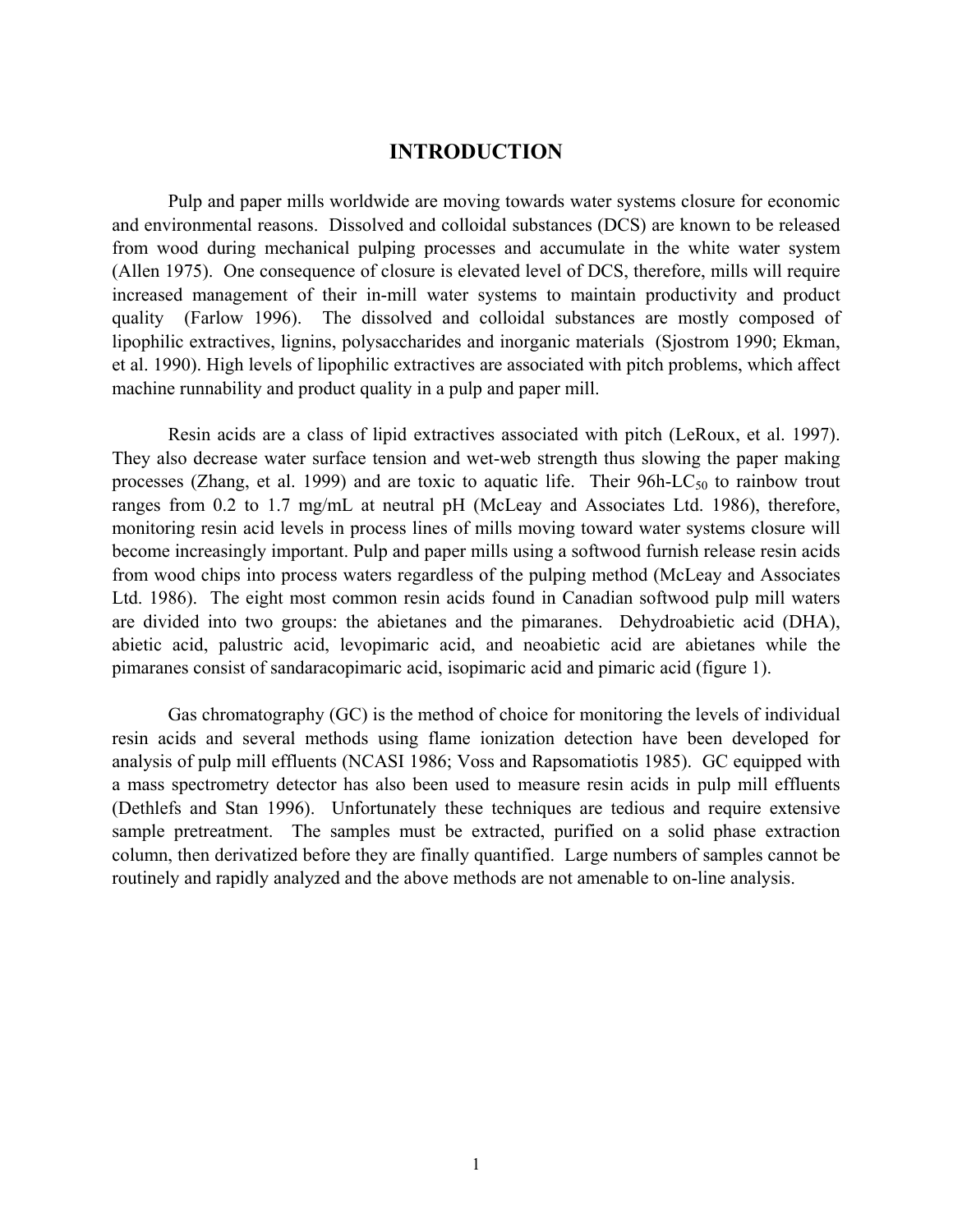Abietanes



Figure 1. The eight most common resin acids found in Canadian softwood pulp mill process waters.

Derivatized resin acids have been analyzed by high performance liquid chromatography (HPLC) (Richardson, et al. 1992). Direct analysis of dehydroabietic acid and abietic acid by HPLC is also possible (Kutney, et al. 1981; Lee, et al. 1997). An HPLC method for the direct analysis of dehydroabietic acid from the treatment lines of pulp mill effluent has also been developed (Chow and Shepard 1996). This method requires no hazardous chemicals during sample pretreatment and DHA concentrations as low 100 ng/mL are detected. Chow et al. (1996) obtained a good correlation of the DHA content determined by HPLC to the total resin acid content determined by a GC method. They were able to demonstrate that knowledge of the DHA content in effluent samples from a pulp mill will give the total resin acid content of those samples.

Immunoassay methods are often a good alternative to the traditional analytical methods such as HPLC and GC, GC/MS that are tedious and expensive to carry out routinely. In general immunoassays are simple, sensitive, cost effective and adaptable to laboratory or field situations and usually require little sample pretreatment before analysis. They have been successfully applied to a range of pesticides, (Hennion and Barcelo 1998) industrial chemicals (Eck, et al. 1990) and microbial toxins (Ramakrishna, et al. 1990). A DHA-conjugate that was used as an immunogen to produce polyclonal antibodies in rabbits was previously synthesized (Li, et al. 1994). These antibodies complexed DHA and significantly cross-reacted with other abietanes. They were used to develop a direct immunoassay based on ELISA that measured the amount of abietanes in pulp mill effluent samples (Li, et al. 1997). These workers showed abietane concentrations were a good marker for total resin acid content in pulp mill effluents. We used the same antibodies to develop an indirect competitive ELISA to measure dehydroabietic acid levels in the process waters of pulp and paper mills. However, the ELISA appears better suited as a semi-quantitative screening technique because of the high variability observed in the results.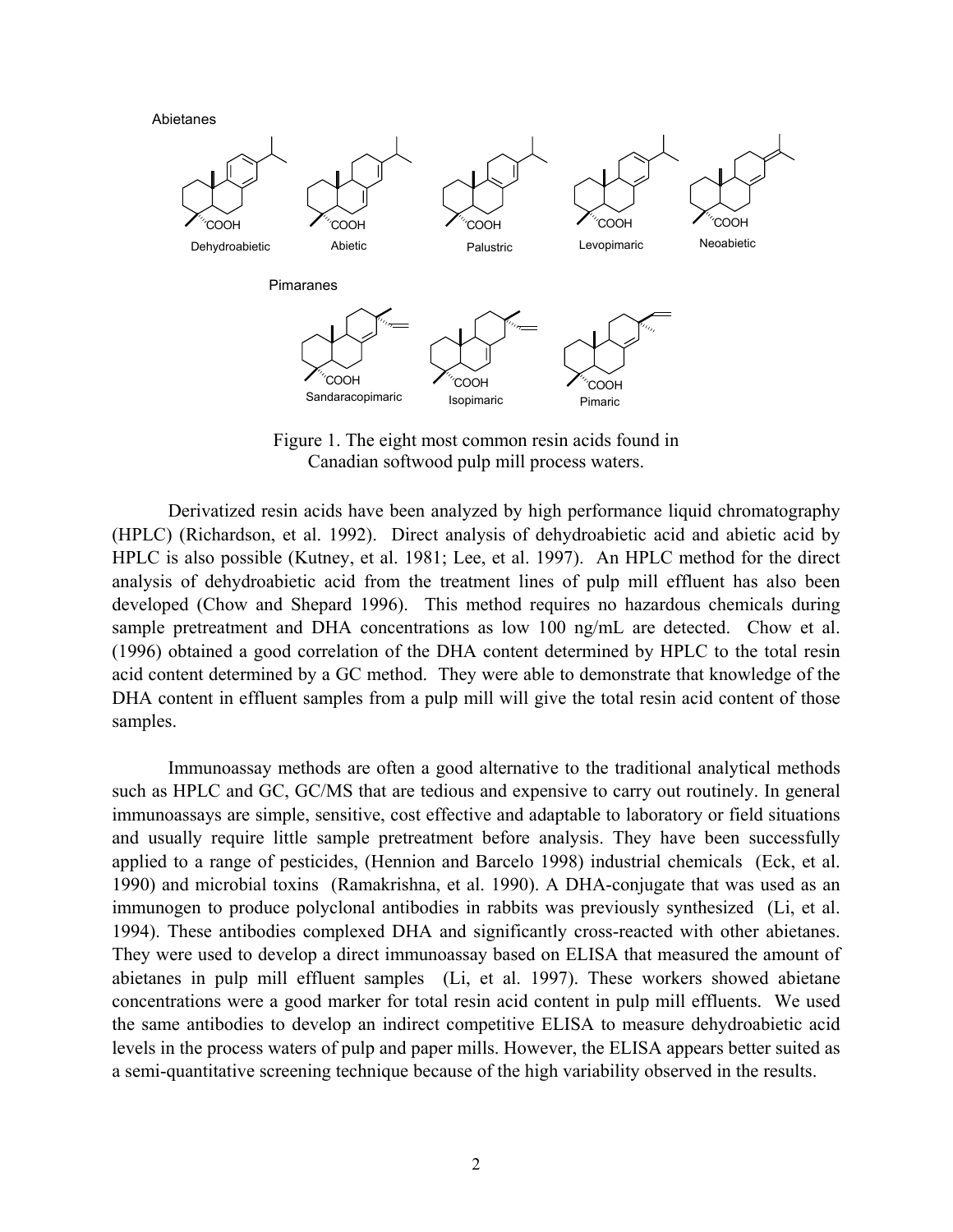#### **RESULTS AND DISCUSSION**

The polyclonal antibodies obtained by Li et al. (1994) were used to develop an ELISA to monitor DHA in pulp mill process streams. The antibodies were evaluated for their ability to complex free DHA in an indirect competitive ELISA. Unlike the assay developed by Li et al. (1994) the biotin-streptavidin system was not used. Removing this step made the assay faster, simpler and improved its selectivity and sensitivity towards DHA. The 50% inhibition concentration (IC<sub>50</sub>) was determined to be  $7 \pm 2$  ng/mL (ppb) for DHA. Characterization of the antibodies showed they cross-reacted with the abietanes: abietic and palustric acid, by 54% and 30% respectively (table 1). They did not, however, cross-react with levopimaric and neoabietic acid or the pimaranes tested.

| Resin Acid            | $IC_{50}$ (ng/mL) <sup>a</sup> | % $CR^b$                    |
|-----------------------|--------------------------------|-----------------------------|
| Dehydroabietic acid   | $7.0 \pm 2.0$                  | 100                         |
| Abietic acid          | $13.0 \pm 0.4$                 | 54                          |
| Palustric acid        | $23 \pm 10$                    | 30                          |
| Levopimaric acid      | $91 \pm 24$                    | $\mathcal{D}_{\mathcal{L}}$ |
| Neoabietic acid       | $6600 \pm 2700$                | $<$ 1                       |
| Pimaric acid          | $490 \pm 34$                   | 1.4                         |
| Isopimaric acid       | $690 \pm 270$                  | 10                          |
| Sandaracopimaric acid | $960 \pm 200$                  | $<$ 1                       |

TABLE 1. The Percentage Cross-Reactivity of the Anti-DHA-antiserum with other Resin Acids

 $^a$  All IC<sub>50</sub> determinations were carried out in triplicate with standard deviations.  $^b$  Percent crossreactivity (%CR) for each resin acid, *x*, was calculated as  $100[IC_{50}(x)/IC_{50}(DHA)]$ 

The significant cross-reactivity with other resin acids will make it difficult to use these antibodies to monitor a single resin acid amongst a mixture, however, they could be used to estimate the amount of abietanes present in the process waters. Mill process waters contain a variety of compounds such as wood lipids, phenolics, lignin, hemicellulose and cellulose. Representative compounds from these major classes were tested for their ability to inhibit antibody response (table 2). The compounds tested included fatty acids, fatty alcohols, sterols, steryl esters, waxes, mono-, di-, and triglycerides, lignins and glucomannans.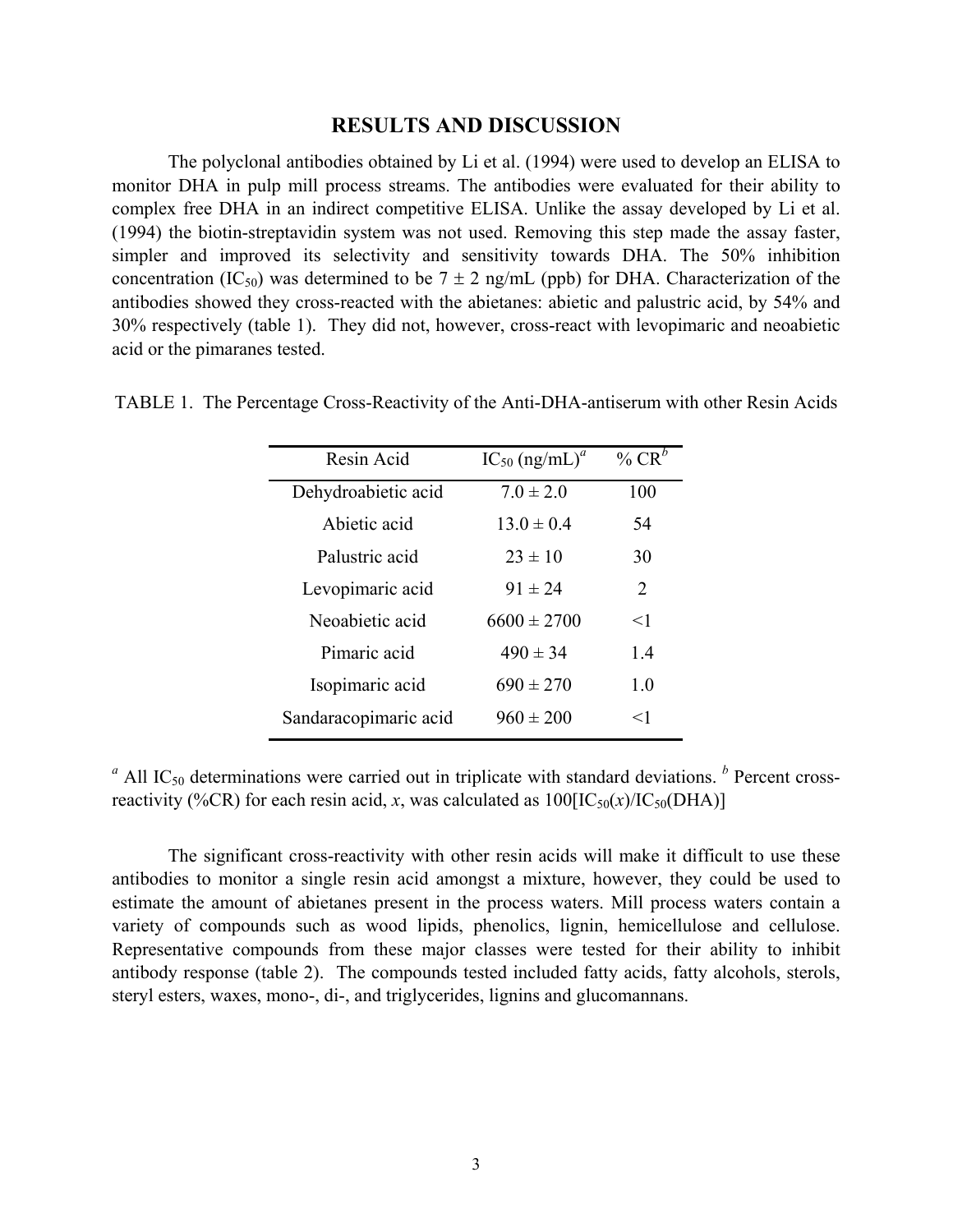| Class                 | <b>Compounds Tested</b>     | $IC_{50}$    | $\%$ $\mathbb{CR}^a$ |
|-----------------------|-----------------------------|--------------|----------------------|
|                       |                             | $(\mu g/mL)$ |                      |
| <b>Fatty Acids</b>    | Myristic acid               | > 64         | $\leq 1$             |
|                       | Palmitic acid               | $>$ 32       | $\leq 1$             |
|                       | Stearic acid                | >30          | $\leq 1$             |
|                       | Linoleic acid               | >30          | $\leq 1$             |
| <b>Fatty Alcohols</b> | Behenyl alcohol             | > 50         | $\leq 1$             |
| <b>Sterols</b>        | Stigmasterol                | > 64         | $\leq 1$             |
|                       | $\beta$ -Sitosterol         | >30          | $\leq 1$             |
|                       | Ergosterol                  | >25          | $\leq 1$             |
| Steryl esters         | Cholesteryl palmitate       | >12.5        | $\leq 1$             |
| Monoglycerides        | 1-Monostearoyl-rac-glycerol | > 250        | $\leq 1$             |
|                       | 1-Monooleoyl-rac-glycerol   | >125         | $\leq 1$             |
| Diglycerides          | Dipalmitin,                 | >100         | $\leq 1$             |
|                       | Distearin                   | >2           | $\leq 1$             |
| Trigylcerides         | 1,2-Dipalmitoyl-3-myristyl  | > 6          | $\leq 1$             |
|                       | glycerol                    |              |                      |
| Waxes                 | Palmitic acid oleyl ester   | >30          | $\leq 1$             |
| Lignin                | Alkali                      | > 84         | $\leq 1$             |
|                       | Organsolv                   | >60          | $\leq 1$             |
|                       | Catechol                    | >60          | $\leq 1$             |
| Hemicellulose         | Glucomannans                | > 2.4        | $\leq 1$             |

TABLE 2. Model Compounds of Products Possibly Present in Mill Process Waters that were Tested for Inhibition of Antibody Response

<sup>*a*</sup> Percent cross-reactivity (%CR) for each compound, *x*, was calculated as  $100[IC_{50}(x)/IC_{50}(DHA)]$ 

In general cross-reactivity with these compounds was very low, however, antibody response was inhibited at high concentrations. Pulp mill process waters, however, are a complex matrix of many compounds both dissolved and undissolved of which only a few were tested. The ability of the immunoassay to detect DHA in either buffered solutions or resin acid-free newsprint process water sample obtained from the Millar Western Pulp Mill in Saskatchewan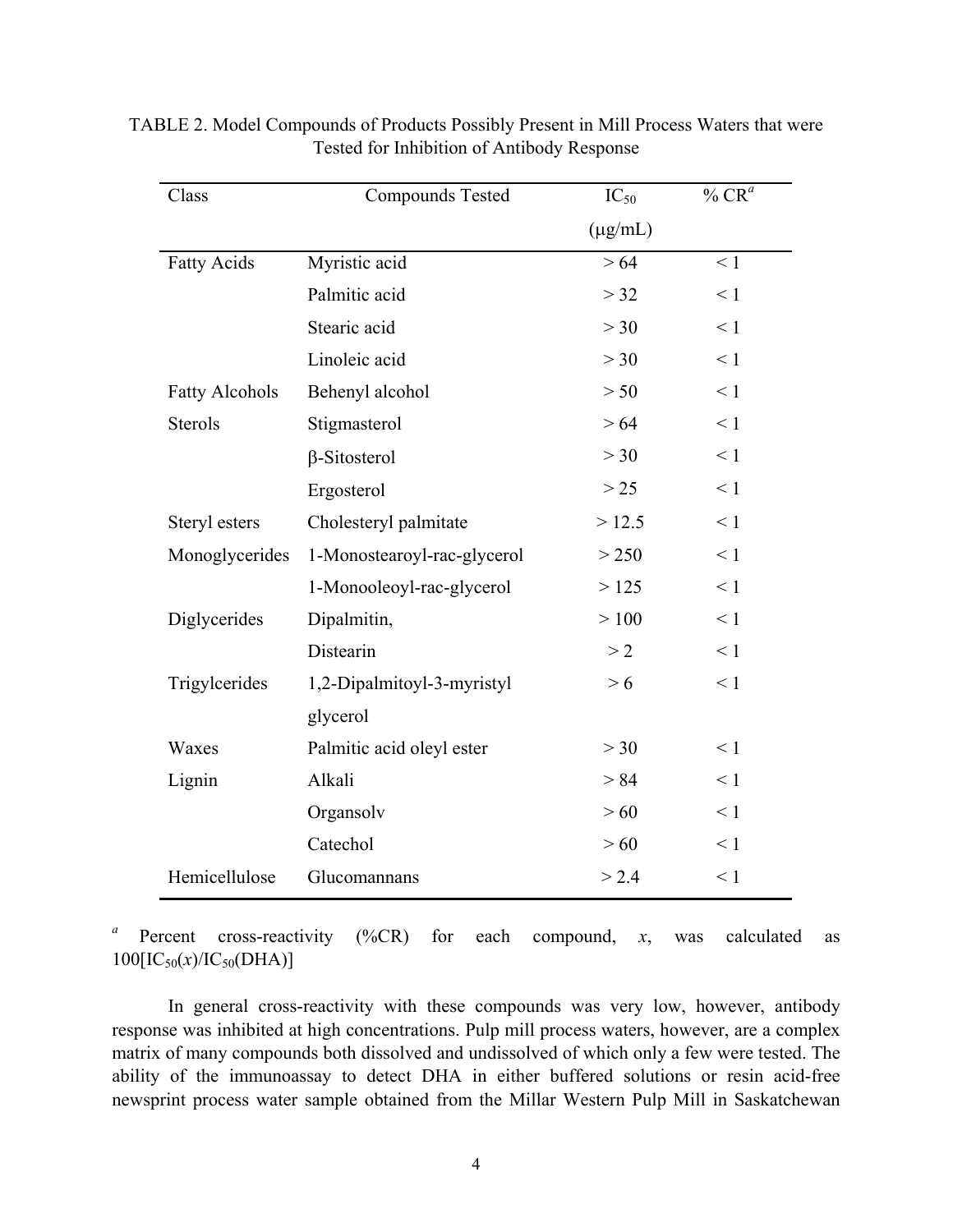spiked with known amounts of DHA was tested. This mill uses a hardwood furnish to produce its pulp, therefore, the process waters are free of resin acids. The samples were used to simulate the matrix effects that may occur with resin acid containing process waters. Recovery results showed the immunoassay could measure DHA in buffered samples with percent recoveries ranging from 75-118%, however, recoveries from spiked process water samples were very poor and ranged from 130-250% (table 3). In general the assay significantly overestimated the amount of DHA in these samples. GC analysis of the process water samples verified they were free of other resin acids, however, it was clear components present in the process water adversely affected the immunoassay. It was obvious from these results that a pretreatment of the samples was necessary prior to the ELISA.

| Matrix        | DHA Spiked  | Recovery by ELISA |                |  |
|---------------|-------------|-------------------|----------------|--|
|               | (ng/mL)     | $(ng/mL)^a$       | $(\%)^a$       |  |
| <b>Buffer</b> | 5           | $3.8 \pm 0.5$     | $75\% + 11$    |  |
|               | 5           | $4.3 \pm 0.5$     | $86\% \pm 10$  |  |
|               | 5           | $5.9 \pm 0.6$     | $118\% \pm 16$ |  |
| <b>NPW</b>    | $\varsigma$ | $12.4 \pm 1.2$    | $248\% \pm 36$ |  |
|               | 5           | $6.5 \pm 0.6$     | $130\% \pm 12$ |  |
|               | 5           | $11.5 \pm 2.3$    | $229\% + 46$   |  |

TABLE 3. Initial ELISA Results of DHA Spiked Newsprint Water Samples

<sup>*a*</sup> Recoveries were carried out in triplicate with standard deviations.

Various sample pretreatments such as filtration, centrifugation and dilution were used to remove the interfering components, however, none improved the immunoassay results. Only a rigorous sample pretreatment that included a liquid-liquid extraction, followed by a solid phase extraction on an aminopropyl column, resulted in acceptable ELISA recoveries. Once again, DHA spiked buffered and resin acid-free process water samples were used to test the effectiveness of the pretreatment. Recoveries for the buffered samples were  $100 \pm 14\%$  while for the process water samples recoveries were  $87 \pm 18\%$ . This pretreatment, however, is time consuming, generates significant amount of chemical waste and is not feasible for routine analysis of many samples. Therefore, a simple and effective sample pretreatment that eliminated the liquid-liquid extraction step was developed. Samples were purified with a solid phase extraction protocol using anion exchange. Complete DHA recovery as verified by HPLC, was achieved with the protocol outlined in scheme 1.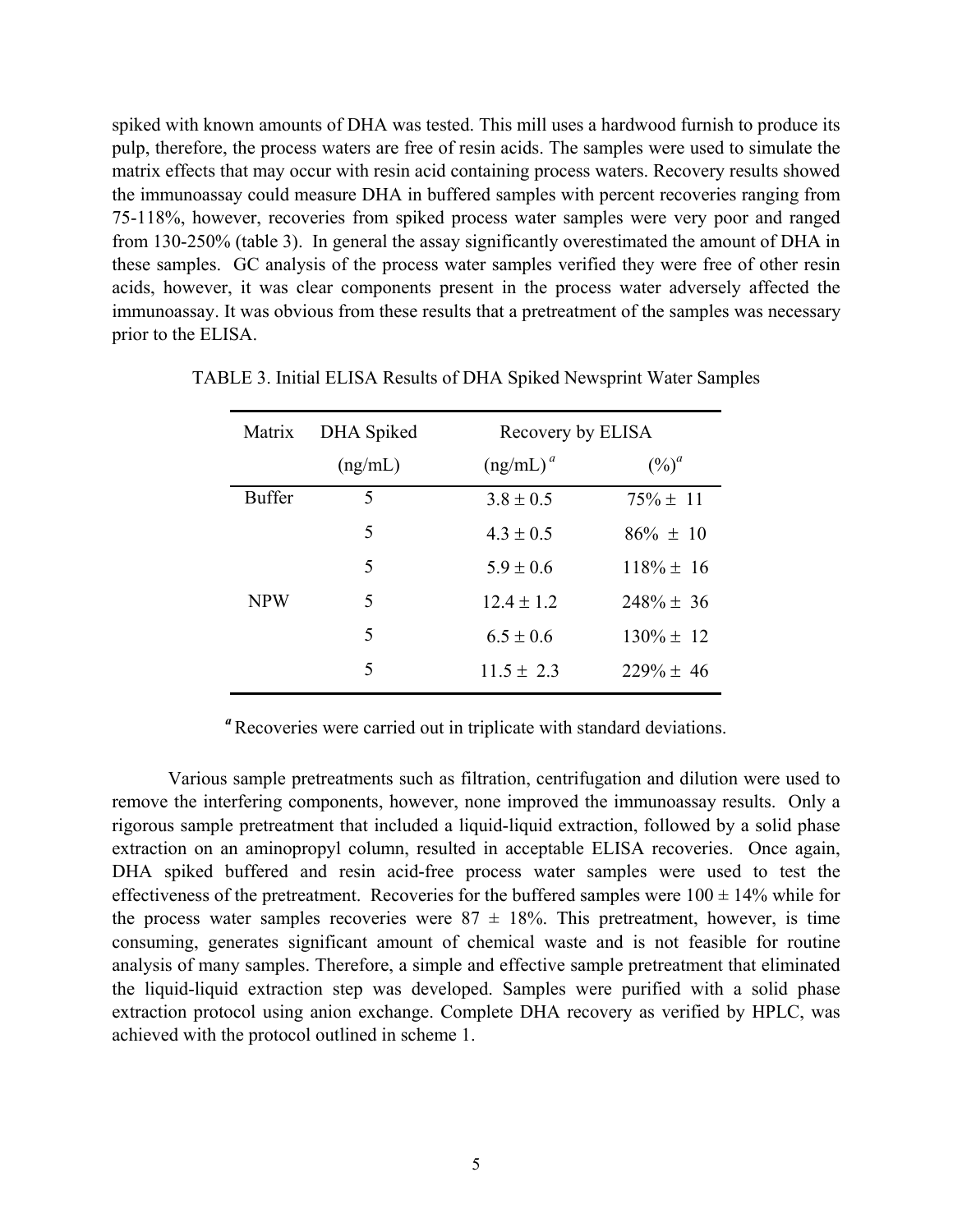

Scheme 1. A direct solid phase extraction procedure for purification of DHA from pulp mill process water samples.

The effect of DHA concentrations and sample loading volumes on recovery was also assessed (table 4). Excellent recoveries were obtained with DHA spiked phosphate buffer samples with loadings of up to 6 mL. However, recoveries were poor with loading volumes of 3 mL for DHA spiked mill process water samples. HPLC analyses confirmed DHA passed through during the buffer washing step. Nevertheless, this fast and simple pretreatment was effective in recovering DHA (2.5 to 30 µg/mL) from a 1 mL loading of the process water.

The solid phase extraction protocol was then tested on three resin acid-free pulp mill samples obtained at different process areas from the Millar Western Pulp Mill. The samples came from the twin roll pressate (TRP), interstage filtrate (ISF) and water recovery sump (WRS). The total methyl-*t*-butyl ether (MTBE) extractives content as well as the distribution of different lipophilic material of each sample were determined according to the protocol of Ekman et al. (1989). Total MTBE extractives were 0.24, 0.87 and 1.52 mg/mL for TRP, ISF and WRS respectively. The ISF and WRS samples had a similar distribution of steryl esters/waxes and triglycerides but significantly less sterols while these classes of compounds were found in similar amounts in the TRP sample. Interestingly these samples contained only trace amounts of fatty acids (fig. 2). The samples were spiked with known amounts of DHA then purified by solid phase extraction. Finally HPLC and ELISA were used to measure DHA recoveries.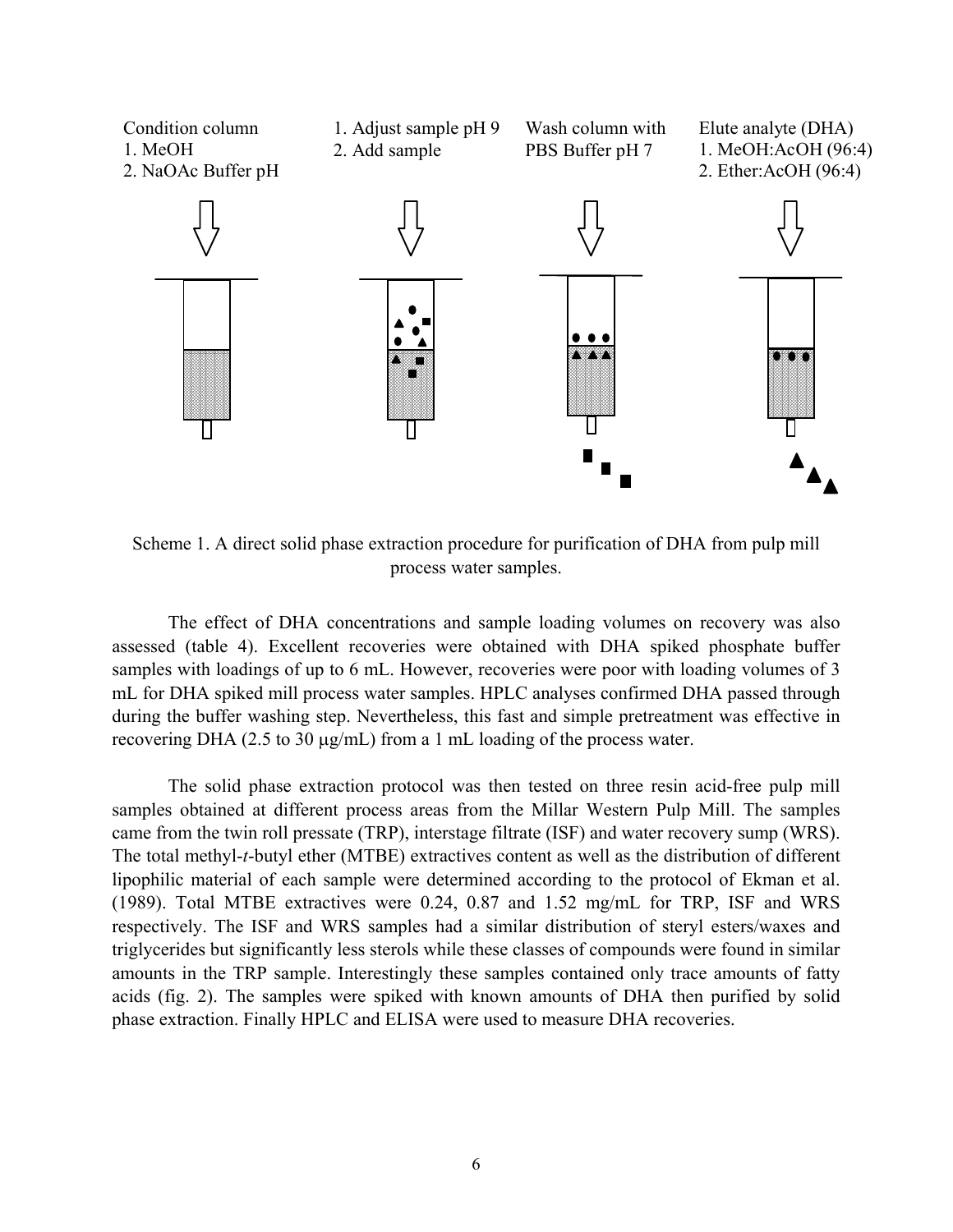| Sample           | <b>DHA</b> Concentration | Sample Loading | <b>HPLC</b>       |
|------------------|--------------------------|----------------|-------------------|
|                  | $(\mu g/mL)$             | (mL)           | Recovery $(\%)^a$ |
| Phosphate Buffer | 10                       | $\mathbf{1}$   | $106 \pm 2$       |
|                  | 10                       | $\overline{2}$ | $100 \pm 1$       |
|                  | 10                       | 3              | $100 \pm 2$       |
|                  | 10                       | 6              | $102 \pm 3$       |
| Resin acid-free  | 2.5                      | $\mathbf{1}$   | $108 \pm 1$       |
| Process Water    | 5                        | $\mathbf{1}$   | $105 \pm 1$       |
|                  | 10                       | 1              | $99 \pm 1$        |
|                  | 20                       | 1              | $96 \pm 5$        |
|                  | 30                       | 1              | $94 \pm 1$        |
|                  | 10                       | 3              | $39 \pm 1$        |

Table 4. The Effect of Loading DHA Spiked Phosphate Buffered and Process Water Samples on an Aminopropyl Solid Phase Extraction Cartridge

<sup>*a*</sup> Recoveries were carried out in triplicate with standard deviations.



Figure 2. Distribution of lipophilic compounds in methyl-t-butyl ether extracts from resin acidfree pulp mill process water samples.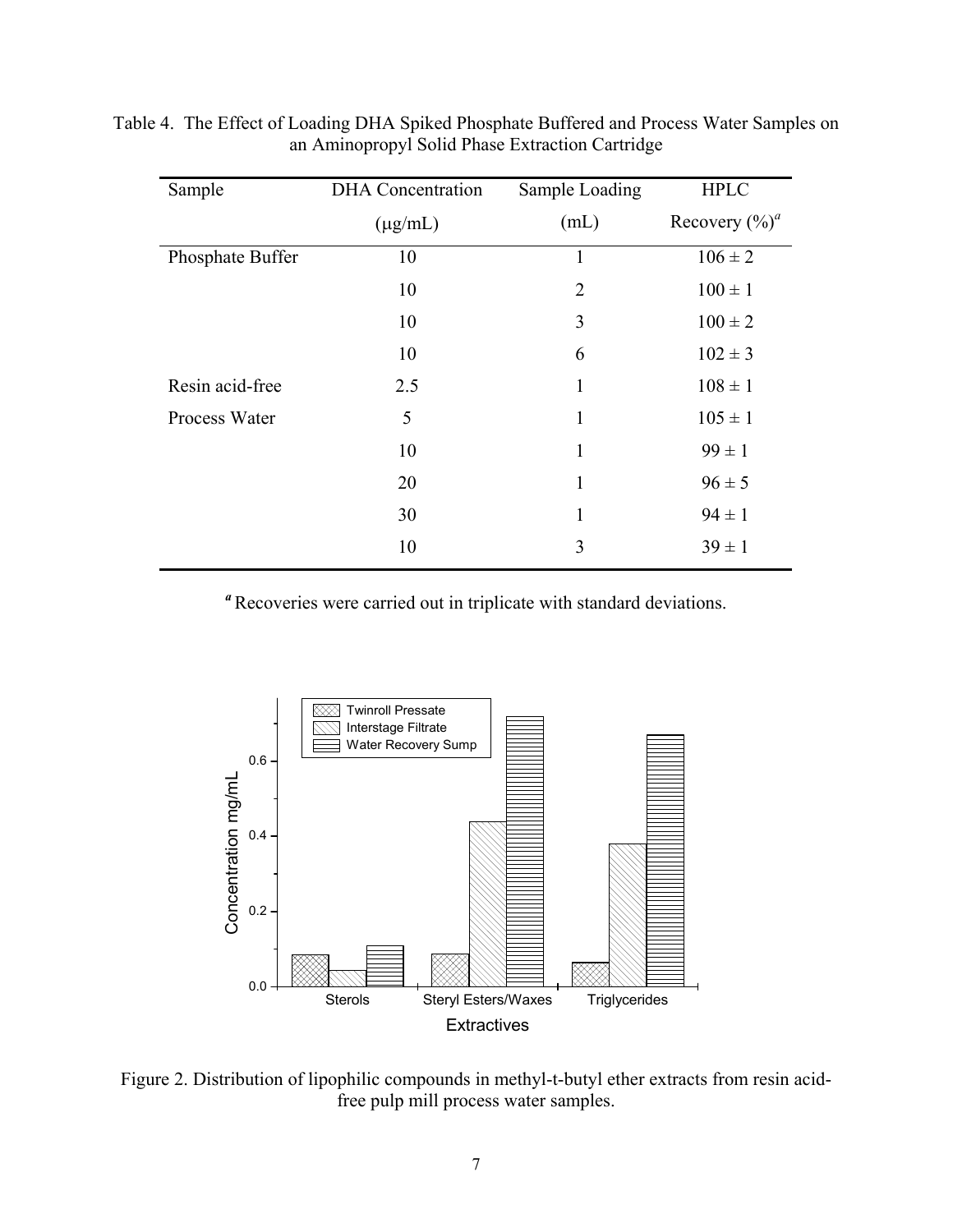HPLC analysis using PeakFit software to compensate for baseline drifts, indicated that recoveries were essentially 100% (table 5). ELISA recoveries were near 100%, which is a marked improvement over recoveries determined with no pretreatment. This pretreatment worked for samples from different sites of the mill that contained different concentrations of extractives in varying proportions. However, there are several concerns that need to be addressed before this assay is applied to field situations. Large standard deviations were associated with the ELISA results that ranged between 6-58% with an average of 30%. The high variability suggests this assay is more useful as a screening method rather than a quantification tool. Since DHA and other resin acids are troublesome at concentrations higher than 1 mg/mL, this ELISA could be used to survey for "hot" samples because it can detect DHA at concentrations as low as 1 ng/mL. For such an application the industry must determine at which levels resins acids are problematic to their pulp and paper making processes.

| Sample     | <b>DHA</b> Concentration |                       | ELISA Recovery $(\%)^a$ | <b>HPLC</b>       |
|------------|--------------------------|-----------------------|-------------------------|-------------------|
|            | $(\mu g/mL)$             | $(2 \text{ ng/mL})^b$ | $(4 \text{ ng/mL})^b$   | Recovery $(\%)^a$ |
| <b>TRP</b> | 5                        | $84 \pm 23$           | $74 \pm 28$             | $105 \pm 3$       |
|            | 10                       | $94 \pm 36$           | $106 \pm 30$            | $103 \pm 1$       |
|            | 20                       | $119 \pm 38$          | $130 \pm 52$            | $96 \pm 2$        |
| <b>ISF</b> | 5                        | $98 \pm 22$           | $136 \pm 42$            | $106 \pm 7$       |
|            | 10                       | $106 \pm 16$          | $127 \pm 30$            | $102 \pm 2$       |
|            | 20                       | $100 \pm 6$           | $94 \pm 8$              | $96 \pm 3$        |
| <b>WRS</b> | 5                        | $104 \pm 9$           | $147 \pm 58$            | $112 \pm 4$       |
|            | 10                       | $152 \pm 45$          | $140 \pm 30$            | $104 \pm 2$       |
|            | 20                       | $88 \pm 35$           | $100 \pm 33$            | $96 \pm 2$        |

TABLE 5. ELISA and HPLC Recoveries of DHA Spiked Pulp Mill Process Water Samples

<sup>*a*</sup> Recoveries were carried out in triplicate with standard deviations. *b* Sample dilutions.

It is also necessary to clearly demonstrate that knowledge of the amount of abietanes determined by this immunoassay correlates to total resin acid content in process water samples. In other work it was demonstrated that DHA is a poor marker for total resin acid content of process water samples from an open TMP mill and that abietic acid concentrations were the best single marker (Serreqi, et al. 2000). It is known, however, that neoabietic, palustric and levopimaric acids isomerize to abietic acid under acidic conditions (Stoltes and Zinkel 1989), (Mutton 1962). These compounds eventually convert to DHA through an unspecified pathway (Quinde and Paszner 1991). In a closed mill, therefore, it is likely that the predominant resin acid will be DHA. If this is the case the immunoassay may be well suited for monitoring total resin acid content in process waters of closed pulp mills.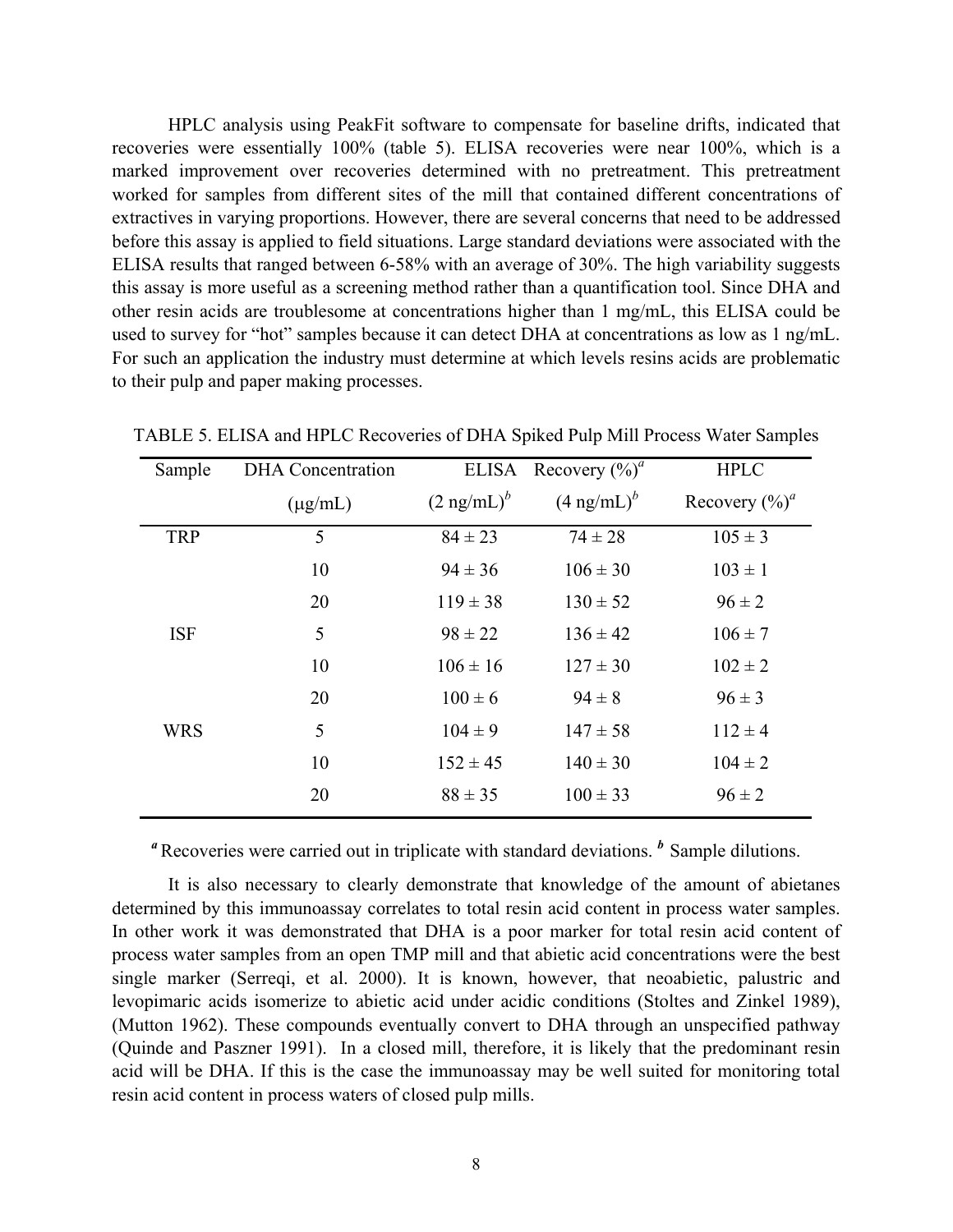#### **MANAGEMENT APPLICATIONS**

The boreal forest of Canada is a vast resource of fibre for pulp and paper manufacturing. To reduce the impact of forest practices on this resource it must be managed carefully and efficiently. One aspect that can be controlled by closing the process water systems is the discharge from pulp and paper mills into the environment. Such measures, however, will require more rigorous monitoring of the process waters to manage the levels of dissolved and colloidal substances. Resin acids are an integral component of DCS that must be monitored. They are responsible for pitch deposition which adversely affects machine runnability and product quality. Developing fast, simple and reliable methods for monitoring such components will be essential for the Canadian pulp and paper industry to remain competitive in this toughening world market.

This study was carried out to assess the ability of an antibody based assay to monitor resin acids in pulp mill process. The results suggest the technology may be well suited as a screening method for samples with unacceptably high concentrations of these compounds. The method is easy to carry out, fast and does not require expensive analytical instruments. Also it is adaptable for on-site application. With further initiative it should be possible to transfer the technology from the laboratory to the mill.

## **CONCLUSIONS**

An ELISA was developed to monitor DHA in buffered water samples. The assay is very sensitive with an IC<sub>50</sub> of  $7 \pm 2$  ng/mL. The antibodies are very selective for DHA and some DHA-like resin acids. However, when the assay was used to determine recoveries of DHA spiked pulp mill process water samples, unidentified components adversely affected the assay. A simple solid phase extraction was developed to remove the interfering components prior to analysis. The pretreatment was tested on resin acid-free pulp mill process water samples from different sites of the mill with varying extractive concentrations. The samples were spiked with known amounts of DHA and good recoveries were obtained as analyzed by ELISA and HPLC. Large standard deviations, however, were associated with the ELISA results that ranged between 6-58% with an average of 30%. This ELISA has potential as a screening tool for concentrated DHA samples because of its high sensitivity; however, quantitative analysis will be difficult because of the great variability of the results.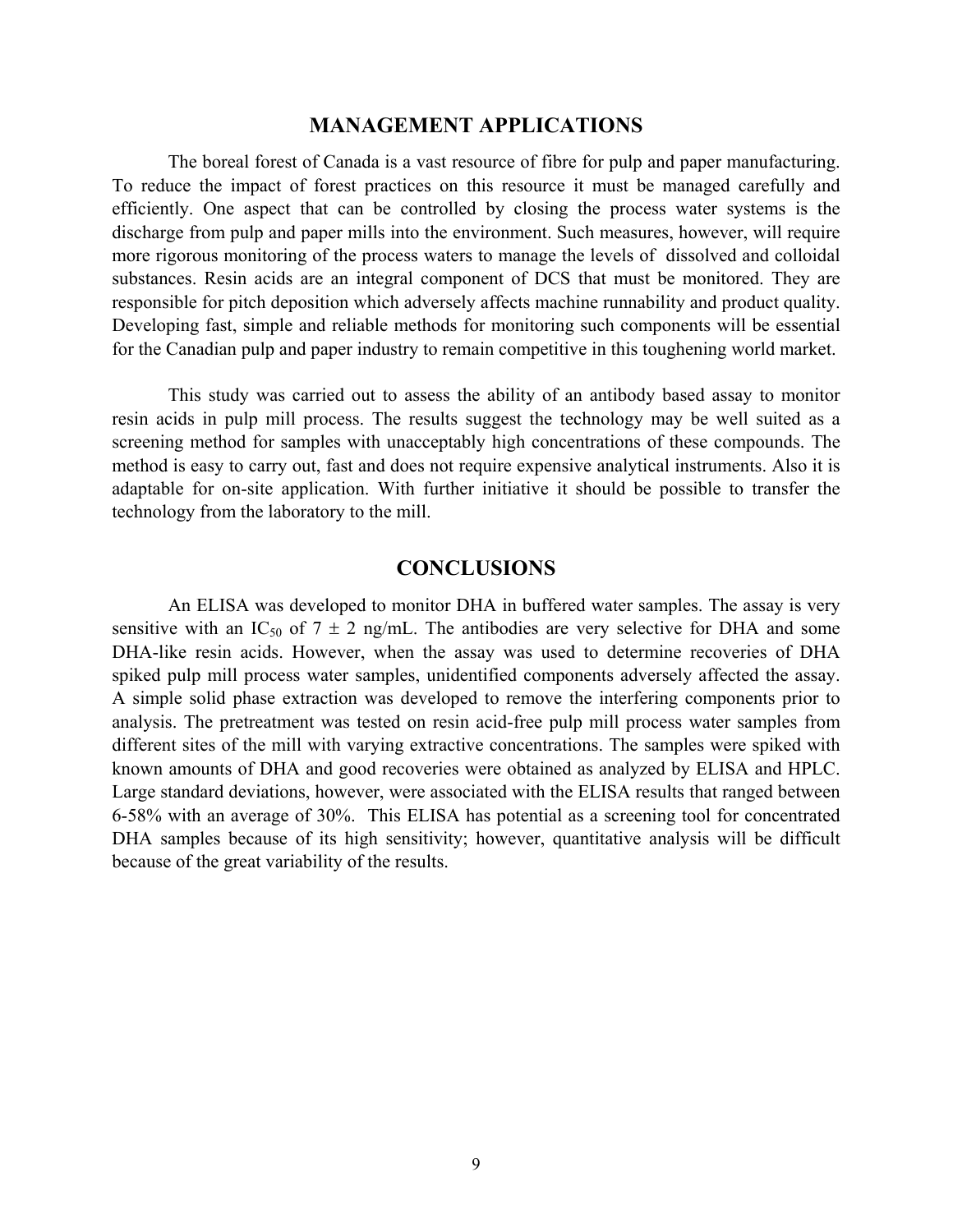#### **REFERENCES**

- Allen, L. H. 1975. Pitch in pulp woods. Pulp Paper Can. 76: T139-T146.
- Chow, S. Z., and Shepard, D. 1996. High performance liquid chromatographic determination of resin acids in pulp mill effluent. Tappi J. l 79(10): 173-179.
- Dethlefs, F., and Stan, H.-J. 1996. Determination of resin acids in pulp mill EOP bleaching process effluent. Fresenius J. Anal. Chem. 356: 403-410.
- Eck, D. L., Kurth, M. J., and MacMillan, C. 1990. Trinitrotoluene and other nitroaromatic compounds; Immunoassay methods. In Immunochemical Methods for Environmental Analysis, ACS Symposium Series 442. Edited by J. M. Van Emon and R. O. Mumma. American Chemical Society, Washington DC. pp. 79-94.
- Ekman, R., Ekerman, C., and Holmbom, B. 1990. Studies on the behaviour of extractives in mechnical pulp suspensions. Nordic Pulp Paper Res. J. 5: 96-102.
- Farlow, M. 1996. Water management critical for mills making effort at white water closure. Pulp Paper 70: 93-97.
- Hennion, M. C., and Barcelo, D. 1998. Strengths and limitations of immunoassays for effective and efficient use for pesticide analysis in water samples. Analytica Chimica Acta 362(1): 3-34.
- Kutney, J. P., Singh, M., Hewitt, G., Salisbury, P. J., Worth, B. R., Servizi, J. A., Martens, D. W., and Gordon, R. W. 1981. Studies related to biological detoxification of kraft pulp mill effluent. I. The biodegradation of dehydroabietic acid with *Mortierella isabellina*. Can. J. Chem. 59: 2334-2341.
- Lee, B. L., Koh, D., Ong, H. Y., and Ong, C. N. 1997. High-performance liquid chromatographic determination of dehydroabietic and abietic acids in traditional Chinese medications. J. Chromatog. A 763: 221-226.
- LeRoux, R., Pruszynski, P. E., Armstrong, J. R., Lin, J. F., Polverari, M. S., and Angelac, A. P. 1997. Control of Stickies contaminants in newsprint applications - review, mechanism and novel approach. Pulp Paper Can. 98: 54-61.
- Li, K., Chester, M., Kutney, J. P., Saddler, J. N., and Breuil, C. 1994. Production of polyclonal antibodies for the detection of dehydroabietic acid in pulp mill effluent. Analytical Letters 27(9): 1671-1688.
- Li, K., Serreqi, A., Breuil, C., and Saddler, J. N. 1997. Quantification of resin acids in CTMP effluents using an enzyme-linked immunoassay. Water Science and Technology 35: 93-99.
- McLeay, D., and Associates Ltd. 1986. Aquatic toxicity of pulp and paper mill effluents: A review. Prepared for Environment Canada, Fisheries and Oceans Canada, Canadian Pulp and Paper Assoc and Ontario Ministry of the Environment. EPS 4/PF/1.
- Mutton, D.1992. Wood extractives and their significance to the pulp and paper industries*.* Academic Press, New York.
- NCASI. 1986. Procedures for the analysis of resin and fatty acids in pulp mill effluent. Natl. Counc. Pap. Ind. Air Stream Improv. Tech. Bull. No. 501.